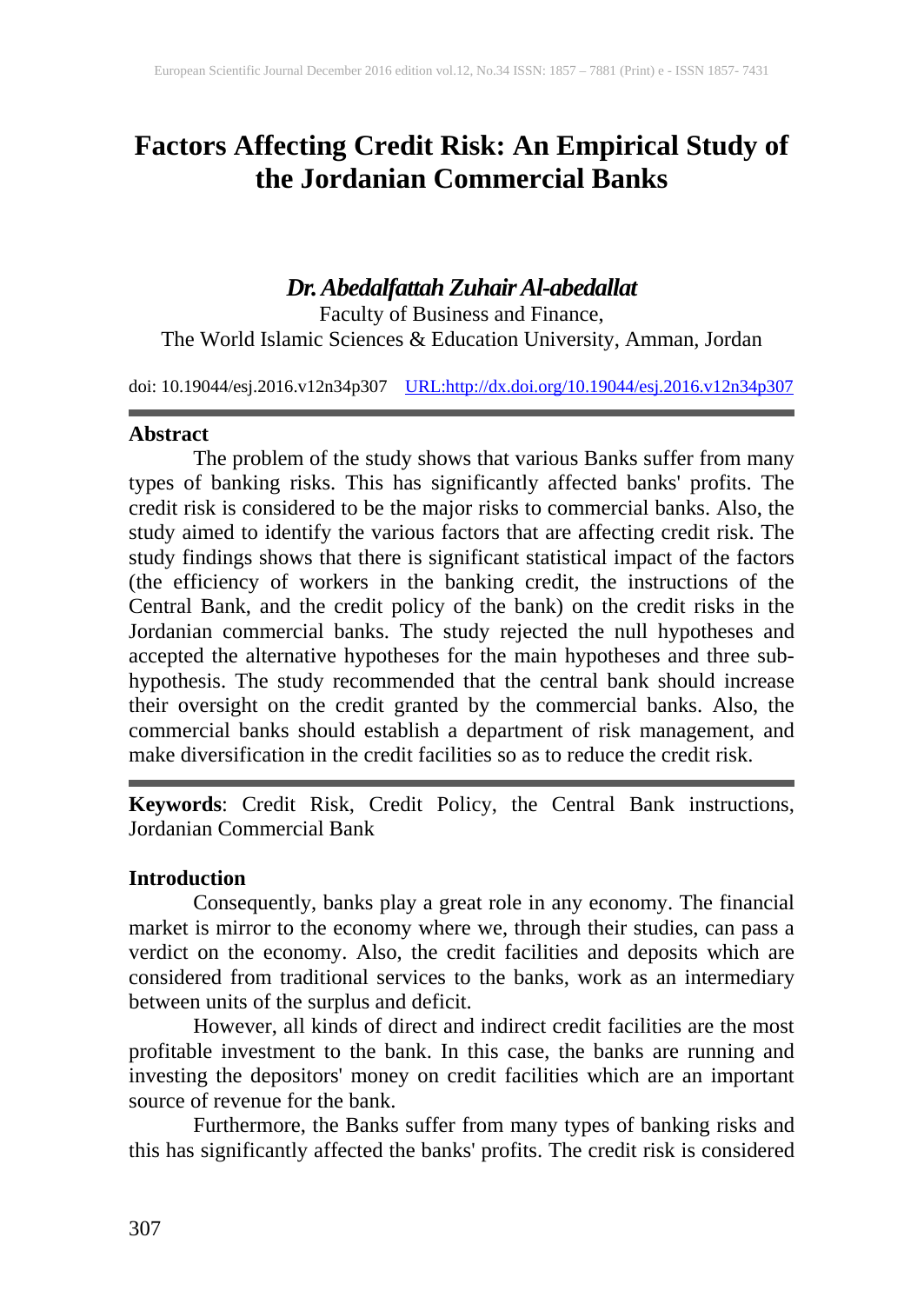as the major risks to commercial banks. This risk is based on the client's obligation to pay the amount borrowed. The problem of the study is the Factors affecting the credit risk which are: the efficiency of workers in the banking credit, the instructions of the Central Bank, and the credit policy of the bank in commercial banks. In addition, the study seeks to identify those factors and the most important solutions to that problem. Also, it makes appropriate recommendations.

#### **Study Objectives**

The objective of the study is to answer the following questions:

1. What is the size of the credit facilities provided by the Jordanian commercial banks?

2. What is the importance of the credit facilities?

3. What is the role played by the efficiency of workers in the banking credit to reduce the size of the credit risk?

4. What is the role of Instructions of the Central Bank in influencing the credit risk?

5. Is there an effect of the credit policy of the Banks on the credit risk?

3. Study Framework and Hypotheses

To study the Factors that are affecting the credit risk, the following model was constructed as shown below:



Figure 1. Conceptual Framework

In studying the Factors that affects the credit risk in the Jordanian Commercial Banks, the following hypothesis was built:

H01 - There is no significant statistical impact of the Factors (the efficiency of workers in the banking credit, the instructions of the Central Bank, and the credit policy of the bank) on the credit risks at  $p \le 0.05$ .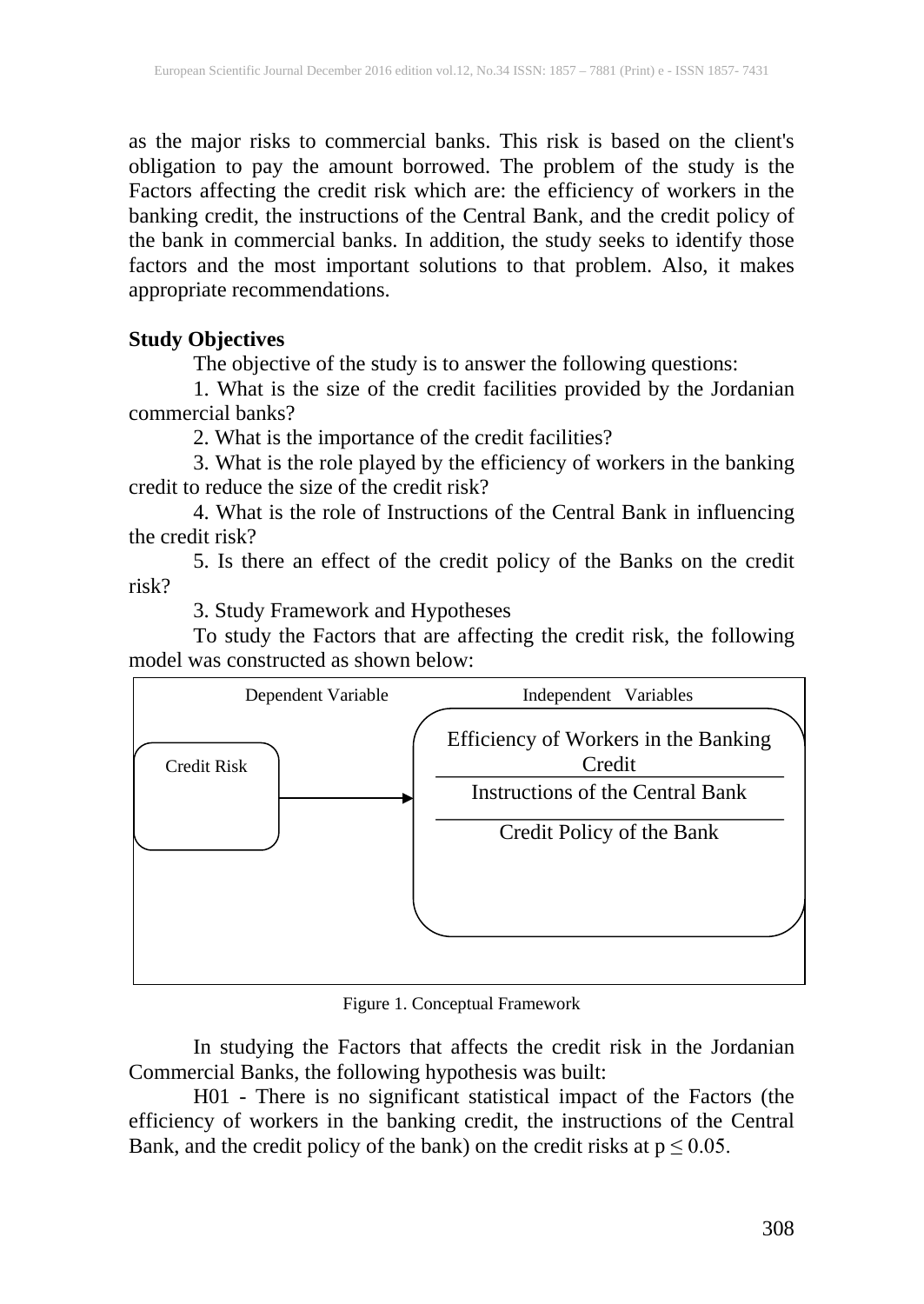Therefore, it consists of the followings sub-hypothesis:

H01-1: There is no significant statistical impact of the Factors (Efficiency of workers in the banking credit) on the credit risks at  $p \le 0.05$ .

H01-2: There is no significant statistical impact of the Factors (Instructions of the Central Bank) on the credit risks at  $p \le 0.05$ .

H01-3: There is no significant statistical impact of the Factors (Credit policy of the bank) on the credit risks at  $p \le 0.05$ .

## **The Theoretical Framework**

The number of banks in Jordan is twenty-six. They are broken down as follows: 13 Jordanian commercial banks, 9 foreign commercial banks, and three Jordanian Islamic banks which are the Islamic international Arab bank, Jordanian Dubai Islamic bank, and the Jordanian Islamic bank. An example of foreign Islamic bank is the AL-Rajhi bank (Annual report of the Association of Banks in Jordan in 2014).

Subsequently, the Banks invest most of their funds in the credit facilities, which can be divided into:

1- Direct Credit Facilities: This includes the payment of a sum of money to the customer with the right to demand repayment in the future with benefits and commissions. An example of it includes loans and advances, and the current debtor and Credit Cards. Therefore, it is possible to grant credit facilities as short-term, medium-term, or long-term. Also, the customer should provide the guarantees as a condition to get him credit.

2- Indirect Credit Facilities: This refers to a pledge or security issued by the Bank. Examples include: guarantees and letters of credit, which plays an important role in international trade and in import and export (Alrgebat, 2014).

The Central Bank of Jordan was established in 1964. Thus, the bank which manages monetary policy and oversees the monetary and banking sector in Jordan, aims to maintain monetary stability in the kingdom. It also aims at ensuring the convertibility of the Jordanian Dinar.

The central bank also offers loans and advances to banks in addition to doing the process of rediscount of the commercial papers. However, it plays this role from his position as father of the banks, thus providing liquidity to commercial banks when needed. It also has control over the work of banks through legislation and periodic reports, which banks provide the central bank to ensure a suitable use of the bank's funds (Ramadan & Goda, 2013).

The central bank controls the banks through the law of banks that regulate the relationship of the banks with others and the conditions for the activities of banks. In the case of violation of the provisions of the Bank Law, it is possible that the central bank would impose sanctions such as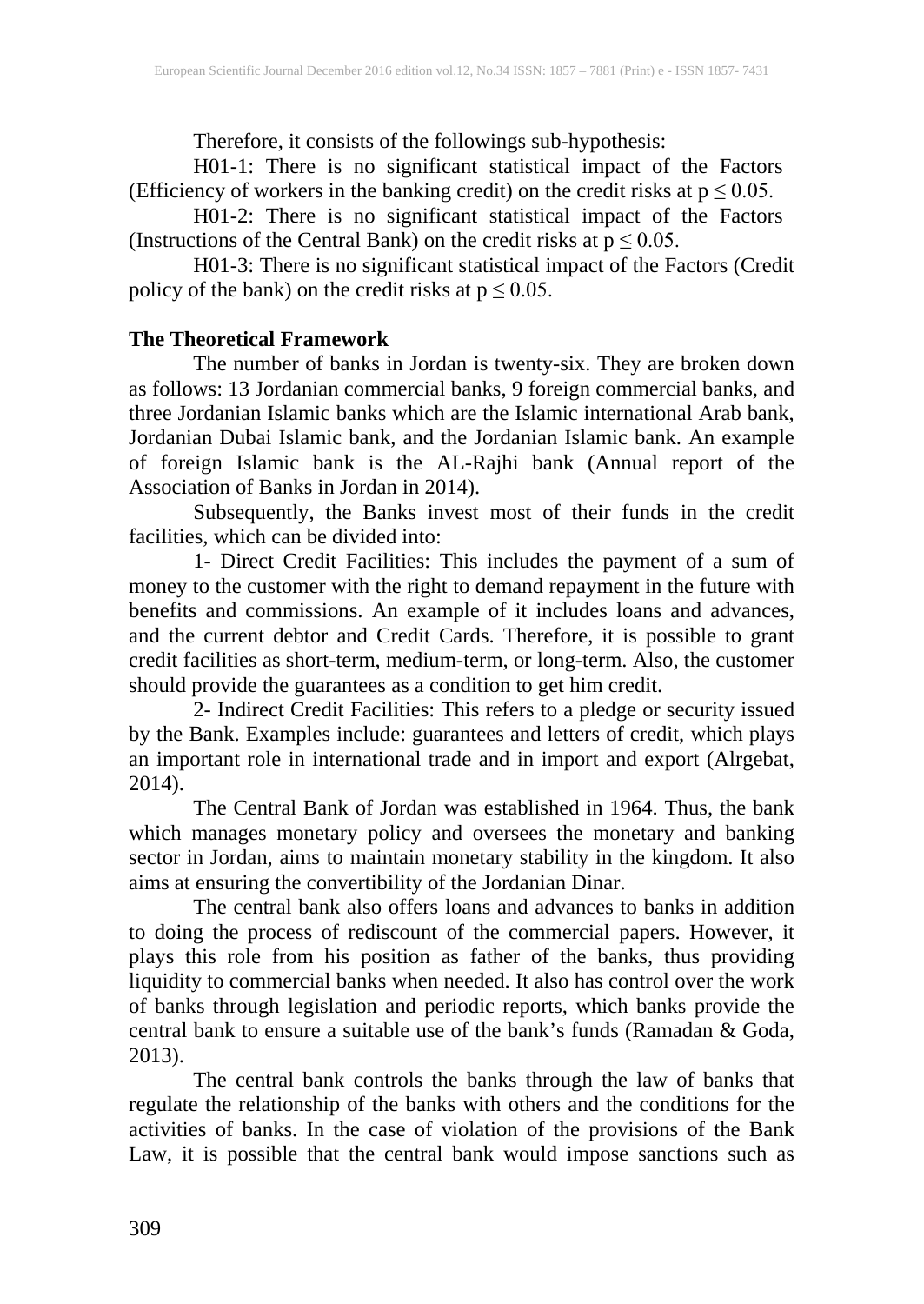alarm or reduce the size of the credit facilities. It is business that is not permitted under the Banking Law in Jordan: no bank credit may be provided to a person over the limit of the central bank (Trad & abbad, 2009).

Credit risk occurs when the customer does not pay the premiums, interest, or part of it at the defined time in a credit agreement. However, there are ways to reduce credit risks, including:

1. Efficiency of Workers in the Banking Credit

The bank should interest workers in the banking credit and train them and especially with regard to financial analysis of the client and the use of computers in the analysis process. In addition, it should also provide physical and moral incentives to them, as well as the necessity of the presence of department to follow, and collection that have qualified workers. Also, the bank must have department responsible for the management of banking risk.

2. Diversification of bank credit granted by the length of time, and depending on the purpose and the banking sector to reduce credit risk.

3. Insurance of the guarantees and the lives of borrowers through various insurance companies.

Subsequently, the studying of the credit of customers is based on the five elements of the resolution, a credit-based model 5Cs which are:

#### **Character**

Character means the client's reputation or client's desire to pay. Hence, it is possible to identify it through the study of the history of the client as they interact with the bank. In addition, it also has to do with his reputation in the market in which he operates.

## **Capacity**

It is the client's ability to get a loan. The bank can study the legal form of the company and the financial analysis of the financial statements, and the cash flows for the client. Therefore, the aim of this analysis is to know the customer's ability to repay the loan.

#### **Capital**

It is one of the elements of the credit decision, which relies on the study of the capital of the company size, sales, cash flows, and market share of the customer.

## **Collateral**

The second source of repayment after the cash flows and the bank must obtain guarantees from customers to reduce credit risks. Thus, there are many kinds of collateral such as: cash insurance, personal sponsorship, land, cars, buildings, and securities.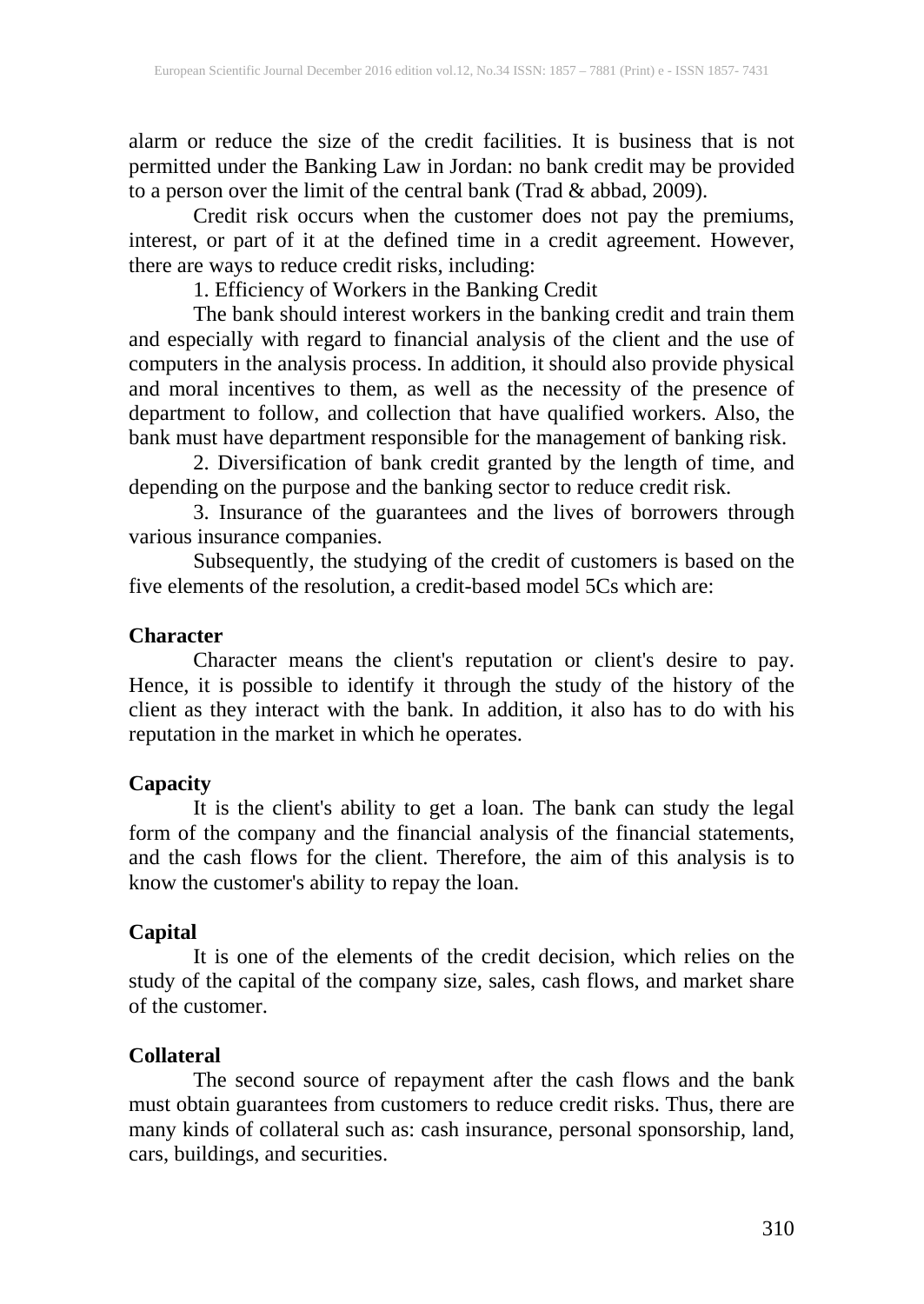## **Conditions**

It is one of the elements of the credit decision, which relies on the study of the economic and political conditions. The bank, in the case of a recession, reduces the rate at which they grant credit. On the other hand, they make the process of giving grants rigorous such as raising interest rates; thus, in the case of inflation, the bank is expanding in the granting of credit facilities (Musa et al., 2012).

Consequently, each bank selects credit policy that does not conflict with the central bank's instructions. Thus, it helps them to reduce the size of the credit risk that relates to the credit of the bank policy which includes the following:

1. The Geographic Area: Here, the bank determines the geographic area where the Bank operates and it depends on many factors which includes; the size of the resources available to the bank and the amount of competition with other banks.

2. Determine the Types of Credit: The bank determine the types of credit that deal with the customers and it gives interest with the diversification of the credit.

3. Determine the Acceptable Collateral to the Bank: The guarantees consider the second defense of the credit after the cash flows.

4. The Maturity: The bank should determine the period of various credit.

5. The Ceiling of Credit: The bank should specify the upper ceilings of extended credit to customers.

6. The guide of the procedures and the required documents for the granting of credit.

7. Interest and other costs of credit rates.

8. Procedures of the credit and follow-up and assess credit risk.

(Al-Zubaidi, 2002)

Furthermore, Table 1 shows the growth in the deposits at banks in Jordan.

| Tuble 1: The growth in the deposits at sums in column |      |
|-------------------------------------------------------|------|
| Banking Deposits(m)                                   | Year |
| 11564.100                                             | 2004 |
| 13119.300                                             | 2005 |
| 14591.900                                             | 2006 |
| 15988.100                                             | 2007 |
| 18102.600                                             | 2008 |
| 20298.400                                             | 2009 |
| 22504.800                                             | 2010 |
| 24377.900                                             | 2011 |
| 24969.700                                             | 2012 |
| 29159.92                                              | 2013 |
| 31942.122                                             | 2014 |

Table 1. The growth in the deposits at banks in Jordan

(The Central Bank of Jordan, 2014)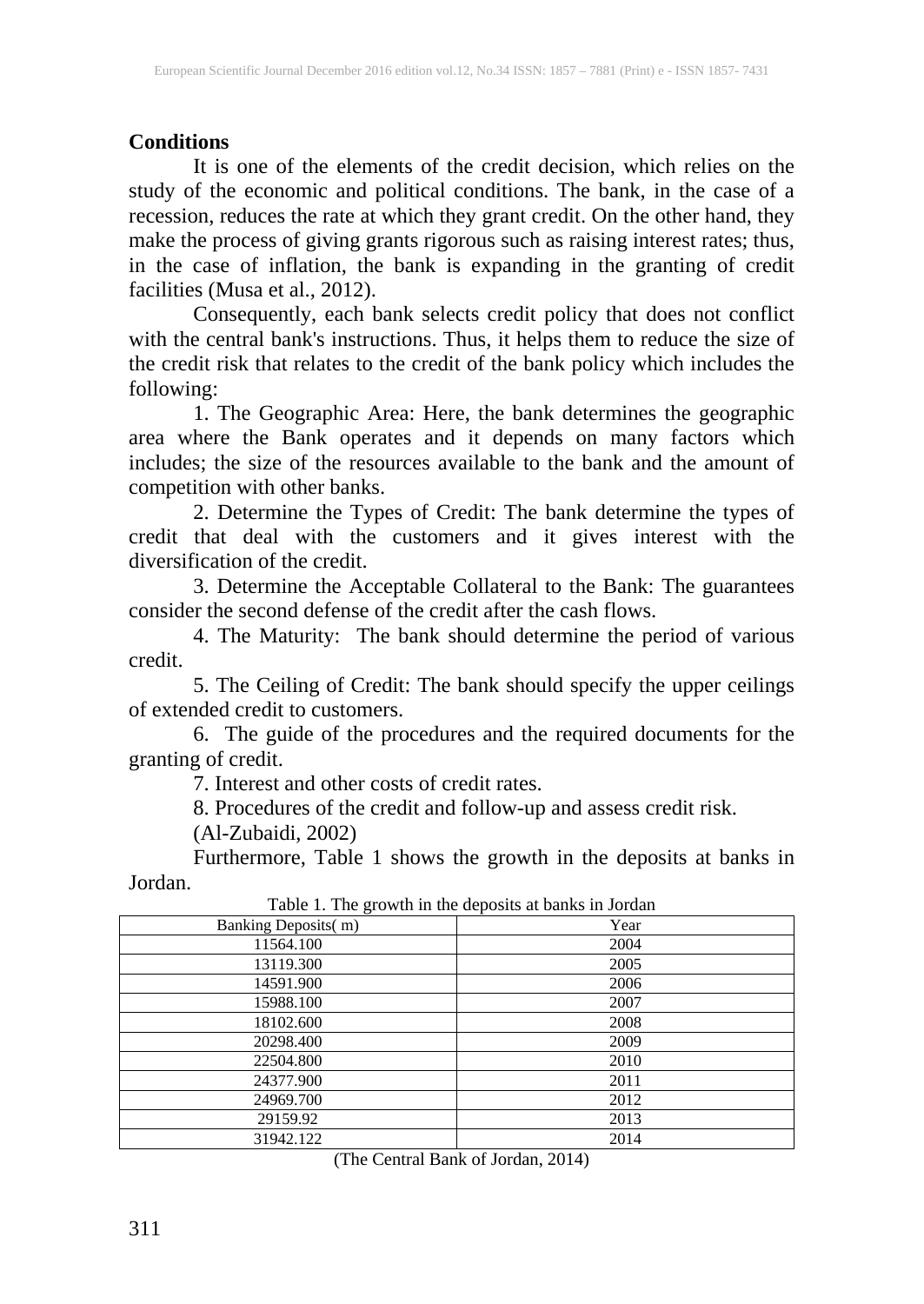## **Previous Study**

There are many studies that addressed the factors affecting the credit risk. Therefore, the most important of these studies are:

1 - Study (Othman, 2009) Entitled "Management of Assets and Liabilities with the Conventional Banks and Islamic Banks: A Comparative Study"

The study aimed to assess the liquidity management and profit, and the risk among a sample of Islamic commercial banks in Jordan. It studies the evaluation of the assets and liability management at these banks. The study found a correlation relationship between the assets and liabilities of banks in the sample, and also shows the diversity of the banks in the short and long-term funding.

The study recommended that there is the need to give more long-term financing to increase profits and to contribute to the economic development in the Kingdom.

2- Study (Sheikhli, 2012) Entitled "Key Factors Specific to the Decision of Bank Credit to Commercial Banks of Jordan"

The purpose of the research is to study the factors affecting the bank's decision of banking credit. This includes the financial situation of the client, the personal characteristics of the client, and policy credit of the bank. Here, the researcher used the descriptive and analytical approach. Therefore, the study concluded that there is an important role of the previous factors on the decision of credit in the Jordanian commercial banks. Also, the variable of Pattern credit policy has the strongest influence. As a result, the following was recommended: the importance of focusing on the workers facing credit risk based on the elements of the financial situation of the client, and the attention to financial ratios in the financial analysis to reduce credit risk.

3-Study (Siam et al., 2011) Entitled: "The Utilizing of Financial Analysis in Rationalizing Decision of Granting Credit Facilities

The research aims to study the importance of the use of financial indicators (horizontal analysis, vertical analysis, and financial ratios) based on the credit decision-making and the extent of its use to predict financial failure models. It shows their importance in the decision-making credit right, as well as identifies the most important determinants that hinder the use of these indicators.

The study concluded that the use of these methods in the analysis leads to the knowledge of the real situation of the borrower and its ability to repay and reduce risks. The study found that the liquidity ratios are the most important ratios used together with the customer's credit analysis and decision bitumen credit.

4-Study (Maitah et al., 2012) Entitled "The Utilizing of Financial Analysis in Credit Decision in Palestinian Commercial Banks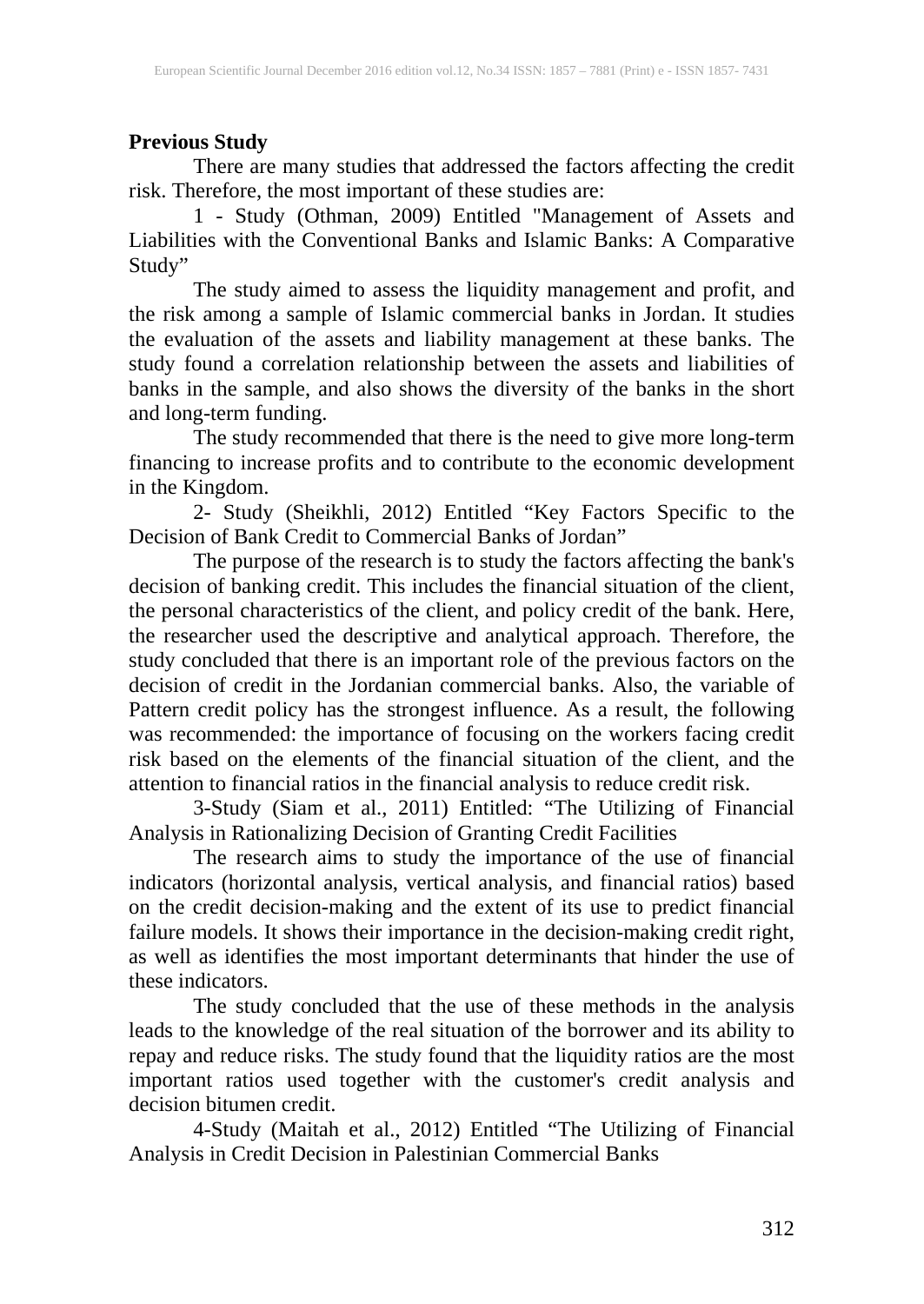The study aimed to identify the extent of knowledge and use of employees in credit in Palestinian commercial banks financial indicators in the analysis. This is aimed to make the decision of credit, and to identify the obstacles to using methods of financial analysis when considering a credit request from the customer. The study findings show that the bank should expand the use of the methods of financial analysis of all kinds (horizontal analysis, vertical analysis, financial ratios). This, however, leads to making the right decision where credit is recognized as the customer's ability to repay through the identification of cash flows for the client.

5-Study (Kortell & Rezzig, 2007) Entitled "Management Risk of Investment Loans in the Algerian Commercial Banks

The research aims to study the credit risk in the Algerian banks, and the various ways to reduce these risks. The study found the presence of a group of factors that lead to the credit risk such as reasons resulting from general risks such as economic conditions that banks cannot control with it. Another reason is related to not keeping a pace with technological development, and there are reasons related to the borrower himself.

Subsequently, the researcher found that there is need to measure the credit risk and the bank through various models to predict financial failure, and to follow-up customer in the field of credit until full settlement.

6- Study (Gehad, 2012) Entitled "Management Credit risk in Commercial Banks"

The study aimed to find out about the risk management of credit in commercial banks in Algeria. It shed light on the importance of the hedge against the risk of credit in the banks. To identify the basic principles of risk management, the study reached out to the banks in Algeria. Thus, it interestingly studies the rules and regulations, general economic climate, and also the attention of banks in Algeria by the guarantees as the first line of defense for the bank and not the cash flow for the customer.

The study recommended that the decision of credit when the client of the credit facilities was granted based on cash flows for the client and reputation shows that the ability of the customer to pay, which is the primary source of repayment, is not a guarantee.

7- Study (Khalidi, 2010) Entitled "Influence of Internal Factors on the Return of Loans and Credit Facilities Portfolio in Iraqi Commercial **Banks** 

The study aimed to identify the internal factors that affect the yield of the loan portfolio and credit in Iraqi banks. This, however, is in a bid to enhance its positive impact. The study found a positive relationship with the return of the loan portfolio and bank credit (dependent variable) with the size of the bank, the adequacy capital and the liquidity of the bank, the spending on advertising, and the age of the bank.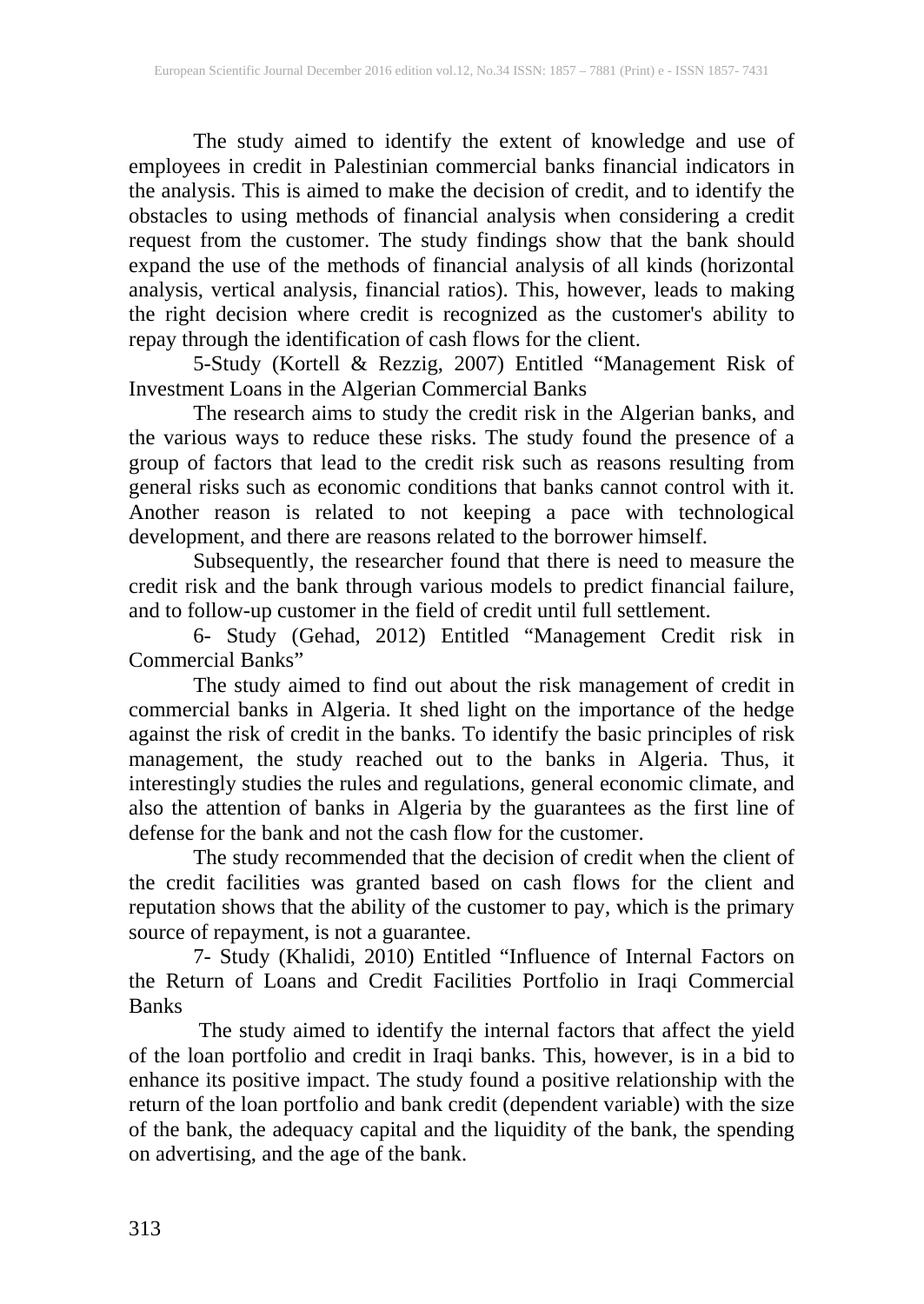Furthermore, the study also found that there is an inverse relationship between the return of the portfolio and the rate of employment of deposits in the credit.

#### **Methodology of the Study**

For the purposes of testing the hypotheses of the study and in answering the questions of this study, the study relied on descriptive and analytic method, as well as field study. With regard to the descriptive side, the study gave an accurate picture of the Factors that affects the credit risk. However, through previous studies, as for the side of the field, the study relied on a questionnaire designed in order to collect the necessary data to test hypotheses.

The population of the study represents the Jordanian commercial in the Jordan, which offers various banking services to the customers. Here, the study distributed a questionnaire to obtain information about the study. Also, the sample of the study is the upper and middle level of employees in the Jordanian Commercial Banks been distributed as shown below:

| Bank                        | Assets  | Rank           | The ratio of total |
|-----------------------------|---------|----------------|--------------------|
|                             |         |                | assets of the Bank |
| Arab Bank                   | 8726    | 1              | 20.16%             |
| Jordan Ahli Bank            | 2120    | 5              | 4.9%               |
| Cairo Amman Bank            | 1885.22 | 6              | 4.36%              |
| Bank of Jordan              | 1859.6  | 7              | 4.3%               |
| The Housing Bank            | 6508.6  | $\overline{2}$ | 15.04%             |
| Jordan Kuwait Bank          | 2369    | 3              | 5.47%              |
| Arab Jordan Investment Bank | 1632    | 9              | 3.77%              |
| Jordan Commercial Bank      | 1096.41 | 10             | 2.53%              |
| <b>Invest Bank</b>          | 788.62  | 13             | 1.8%               |
| Arab Banking Corp./Jordan   | 1083    | 11             | 2.5%               |
| <b>Union Bank</b>           | 2239.69 | 4              | 5.17%              |
| Society General Bank        | 867.13  | 12             | 2%                 |
| Capital Bank                | 1825.47 | 8              | 4.22%              |

Table 2. Distribution of the Jordanian commercial banks

(The Association of Banks in Jordan, 2014)

|                             | rable 5. Distribution of questionnance |                 |
|-----------------------------|----------------------------------------|-----------------|
| Bank                        | No. of                                 | No. of obtained |
|                             | questionnaire                          | questionnaire   |
| Arab Bank                   | 55                                     | 50              |
| Jordan Ahli Bank            |                                        | 17              |
| Cairo Amman Bank            | 18                                     | 17              |
| Bank of Jordan              |                                        |                 |
| The Housing Bank            | 45                                     | 43              |
| Jordan Kuwait Bank          | 16                                     | 16              |
| Arab Jordan Investment Bank |                                        |                 |
| Jordan Commercial Bank      |                                        |                 |

|  | Table 3. Distribution of questionnaire |  |  |  |
|--|----------------------------------------|--|--|--|
|--|----------------------------------------|--|--|--|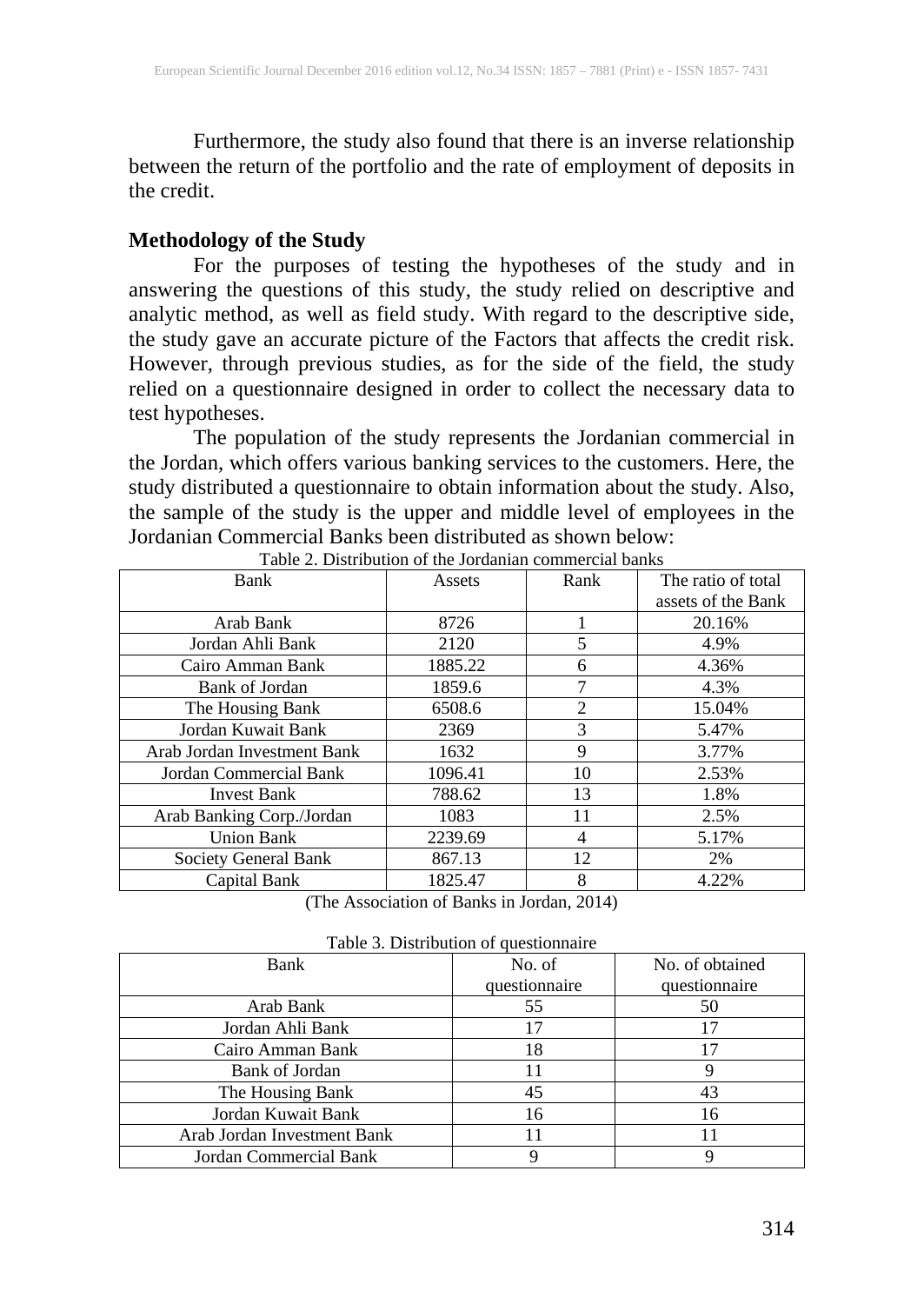| <b>Invest Bank</b>        |  |
|---------------------------|--|
| Arab Banking Corp./Jordan |  |
| <b>Union Bank</b>         |  |
| Society General Bank      |  |
| Capital Bank              |  |

The study designed a questionnaire to solicit the views of an employee of Islamic banks about the study on a Likert scale. Therefore, the study distributed 230 questionnaires, and recovered 220 of those questionnaires. In addition, the percentage is 95.6%.

A tool of the study (a questionnaire) has been showed on a group of arbitrators (6 experts). This is aimed to ensure the veracity of content resolution and good drafting, and the representation of the subject accurately. Also, the reliability coefficient of the questionnaire according to the coefficient (Cronbach alpha) is (85%) through the statistical analysis of the study's sample.

## **The Results of Hypothesis Testing Descriptive Statistics**

This section contains the results of the study aimed to know the Factors that affects the credit risk. It includes a description of the personality variables for members of the study sample. Thus, the study used the program of statistical analysis (SPSS) to extract the averages, arithmetic mean, and standard deviations of the paragraphs of the questionnaire. The following is a presentation of the demographic variables according to Table 4.

| Variable                    | Frequency | Percentage % |
|-----------------------------|-----------|--------------|
| 1- Gender                   |           |              |
| Male                        | 161       | 73%          |
| Female                      | 59        | 27%          |
| $2$ - Job site              |           |              |
| Manager Department          | 16        | 7%           |
| Assistant Manager of the    | 13        | 6%           |
| Department                  |           |              |
| Manager Branch              | 141       | 64%          |
| <b>Head Department</b>      | 50        | 23%          |
| 3-Academic Qualifications   |           |              |
| Graduates (Ph.D. or Master) | 33        | 15%          |
| Bachelor's                  | 158       | 72%          |
| Diploma or less             | 29        | 13%          |
| 4-Years of experience       |           |              |
| 5 years or less             | 7         | 3%           |
| More than 5 to 10 years     | 14        | 6%           |
| More than 10 to15 years     | 174       | 79%          |
| More than 15 years          | 25        | 12%          |

Table 4. Distribution of study sample according to demographic variables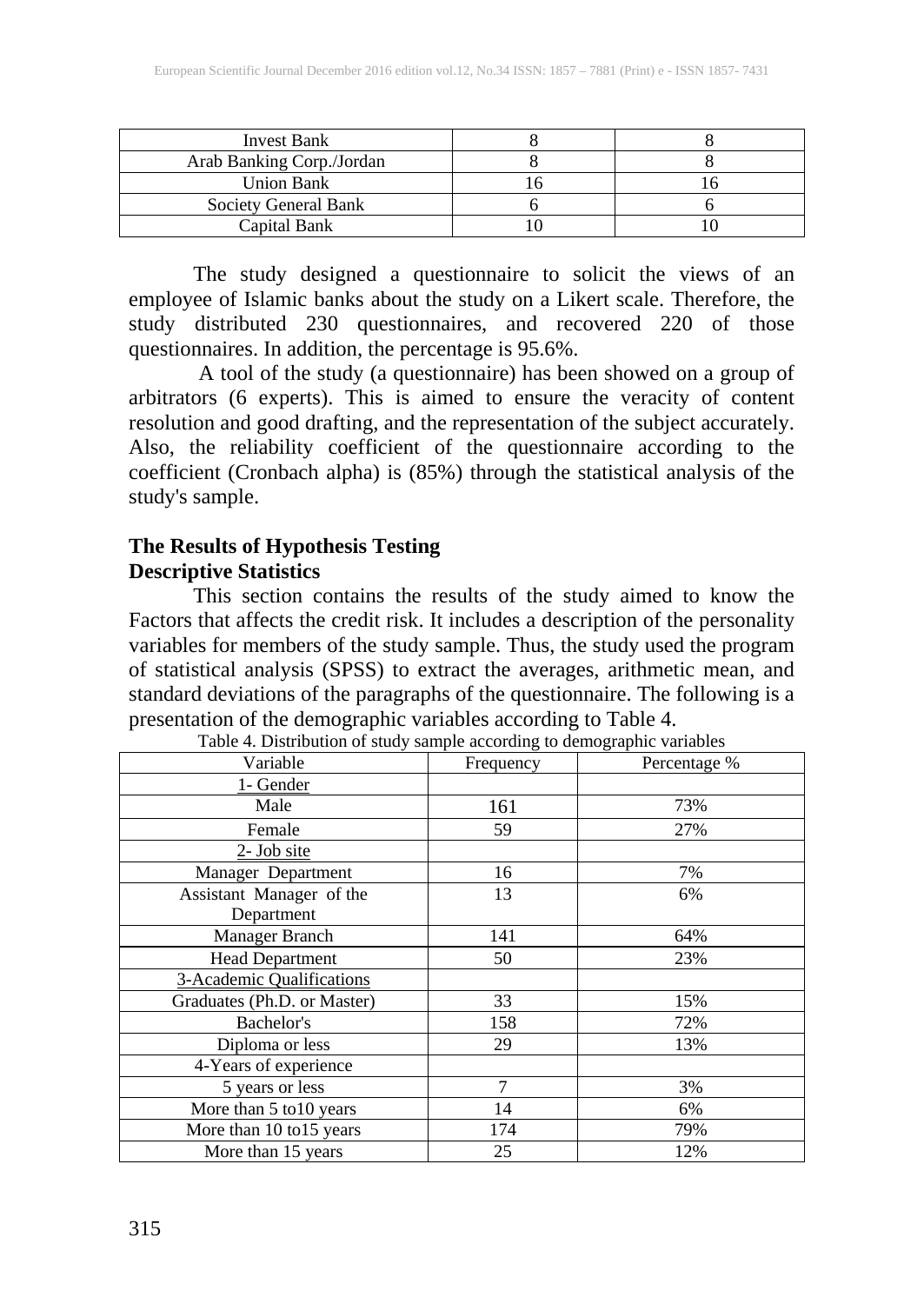## **Results of Testing the Hypotheses Descriptive Statistics**

The result of the answers to the questions of the hypothesis is shown in the table 5 below.

| Number | Paragraph                                      | Arithmetic | Standard   |
|--------|------------------------------------------------|------------|------------|
|        | The efficiency of Workers in the Banking       | Averages   | Deviations |
|        | Credit                                         |            |            |
| $1-$   | The workers in the banking credit undergo the  | 3.33       | .91        |
|        | necessary training courses                     |            |            |
| $2 -$  | The workers in the banking credit use the      | 3.69       | 1.03       |
|        | financial analysis of the client before making |            |            |
|        | a credit decision.                             |            |            |
| $3-$   | Employees in bank credit pay attention to      | 3.51       | .49        |
|        | studying the cash flow for the customer as the |            |            |
|        | primary source of repayment.                   |            |            |
| $4-$   | Studying for customer credit based on the      | 3.34       | 0.81       |
|        | study of the elements of a credit decision     |            |            |
|        | credit as in the model 5Cs.                    |            |            |
| $5-$   | Employees in bank credit using modern          | 3.44       |            |
|        | technology in relation to the credit analysis  |            | .76        |
|        | for the client in making a credit decision.    |            |            |
| Total  |                                                | 3.462      |            |

Table 5. The results of the answers to the questions of the hypothesis

The researcher notes from the previous table 5 include paragraphs that test the first hypothesis. It shows that the Arithmetic Averages ranged between 3.33-3.69, and the highest average is paragraph No. 2, which states that "The workers in the banking credit use the financial analysis of the client before making a credit decision." In general, all the averages were higher than Class 3, and the overall average of the paragraph is 3.462.

|        | Table 0. The results of the allswers to the questions of the hypothesis |            |            |
|--------|-------------------------------------------------------------------------|------------|------------|
| Number |                                                                         | Arithmetic | Standard   |
|        | Paragraph                                                               | Averages   | Deviations |
|        | The instructions of the Central bank                                    |            |            |
|        | The central bank makes periodic control on bank credit.                 | 3.33       | 0.98       |
| $6-$   |                                                                         |            |            |
| $7 -$  | The Central Bank sets certain limits on bank credit.                    | 3.56       | 0.78       |
| $8-$   | The Commercial Bank provides the Central Bank with                      | 3.24       | .56        |
|        | reports of bank credit periodically.                                    |            |            |
| $9-$   | The Central Bank sets a ceiling specified, and which                    | 3.31       | .74        |
|        | might not be exceeded with regard to the granting of                    |            |            |
|        | credit per customer.                                                    |            |            |
| $10-$  | The control by the central bank on bank credit reduces                  | 3.45       | .81        |
|        | the volume of bad debts.                                                |            |            |
| $11 -$ | The Central Bank cooperates with banks with respect to                  | 3.81       | .69        |
|        | providing them with information about the customer                      |            |            |
|        | who is committed to paying to reduce the risk Credit.                   |            |            |
| Total  |                                                                         | 3.45       |            |

Table 6. The results of the answers to the questions of the hypothesis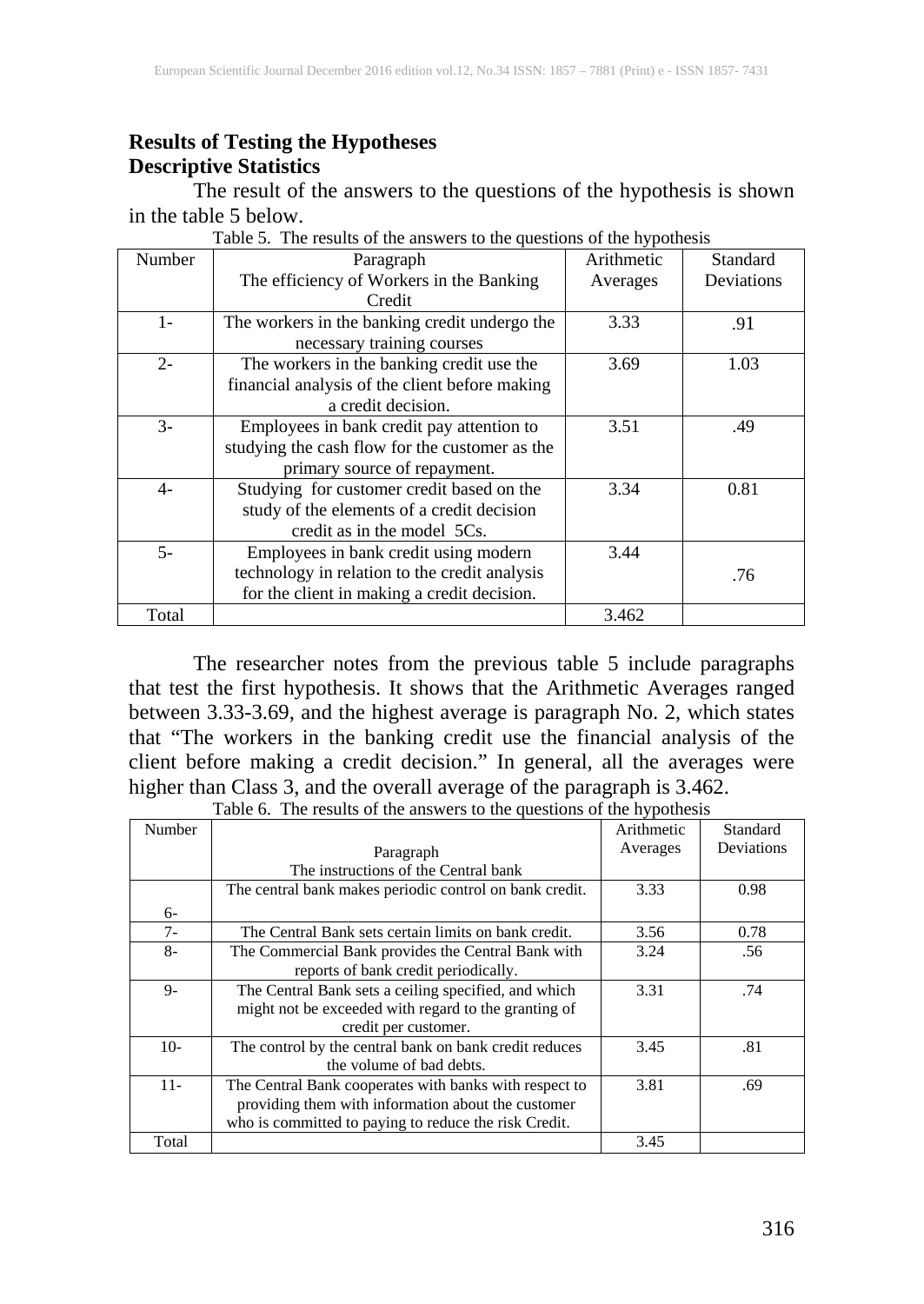The researcher notes from the previous table 6 include paragraphs that test the first hypothesis. It shows that the Arithmetic Averages ranged between 3.24-3.81, and the highest average is paragraph No. 11, which states that "The Central Bank cooperates with banks with respect to providing them with information about the customer who is committed to paying to reduce the risk Credit." In general, all averages were higher than Class 3, and the overall average of the paragraph is 3.45.

| Number | Paragraph                                             | Arithmetic | Standard   |
|--------|-------------------------------------------------------|------------|------------|
|        | The credit policy of the bank                         | Averages   | Deviations |
| $12 -$ | The Bank guide of policies and procedures             | 3.45       | .67        |
|        | available to all workers in the banking credit.       |            |            |
| $13-$  | The Bank cares about the existence of credit risk     | 3.75       | 1.09       |
|        | management and provides it with qualified staff.      |            |            |
| $14-$  | The credit policy of the bank is built on the basis   | 3.47       | .46        |
|        | of diversification in terms of credit type, duration, |            |            |
|        | and granted amounts and accepted guarantees.          |            |            |
| $15 -$ | The credit policy of the bank focuses on the credit   | 3.64       | .67        |
|        | study of the customers in terms of the ability to     |            |            |
|        | pay and a reputation as a basis for decision Credit.  |            |            |
| $16-$  | The presence of clear credit policy of the bank       | 3.33       | .89        |
|        | reduces the volume of bad debts.                      |            |            |
| Total  |                                                       | 3.528      |            |

Table 7. The results of the answers to the questions of the hypothesis

The researcher notes from the previous table 7 include paragraphs that test the first hypothesis. It shows that the Arithmetic Averages ranged between 3.33-3.75, and the highest average is paragraph No. 14, which states that "The presence of clear credit policy of the bank reduces the volume of bad debts." In general, all averages were higher than Class 3, and the overall average of the paragraph is 3.528.

| Number | Paragraph                                           | Arithmetic | Standard   |
|--------|-----------------------------------------------------|------------|------------|
|        | Credit Risk                                         | Averages   | Deviations |
| $17-$  | Study of the elements of credit decision before the | 3.31       | .67        |
|        | grant reduces the risk of credit Size.              |            |            |
| $18-$  | The focus on cash flows for the client as a         | 3.34       | .36        |
|        | principal source of repayment reduces the credit    |            |            |
|        | risk.                                               |            |            |
| $19-$  | The banking supervision of the Central Bank on      | 3.56       | .89        |
|        | extended credit by banks reduces the risks of       |            |            |
|        | credit.                                             |            |            |
| $20-$  | The bank's commitment to the instructions of the    | 3.64       | .54        |
|        | central bank lowers the risk of credit.             |            |            |
| $21 -$ | The presence of a clear credit policy of the bank   | 3.73       | .42        |
|        | reduces the credit risk.                            |            |            |
| $22 -$ | Establishment of credit policy on the basis of the  | 3.78       | 1.67       |
|        | diversification in the field of credit type and     |            |            |
|        | duration, and it reduces the amount of credit risk. |            |            |
| Total  |                                                     | 3.56       |            |

Table 8. The results of the answers to the questions of the hypothesis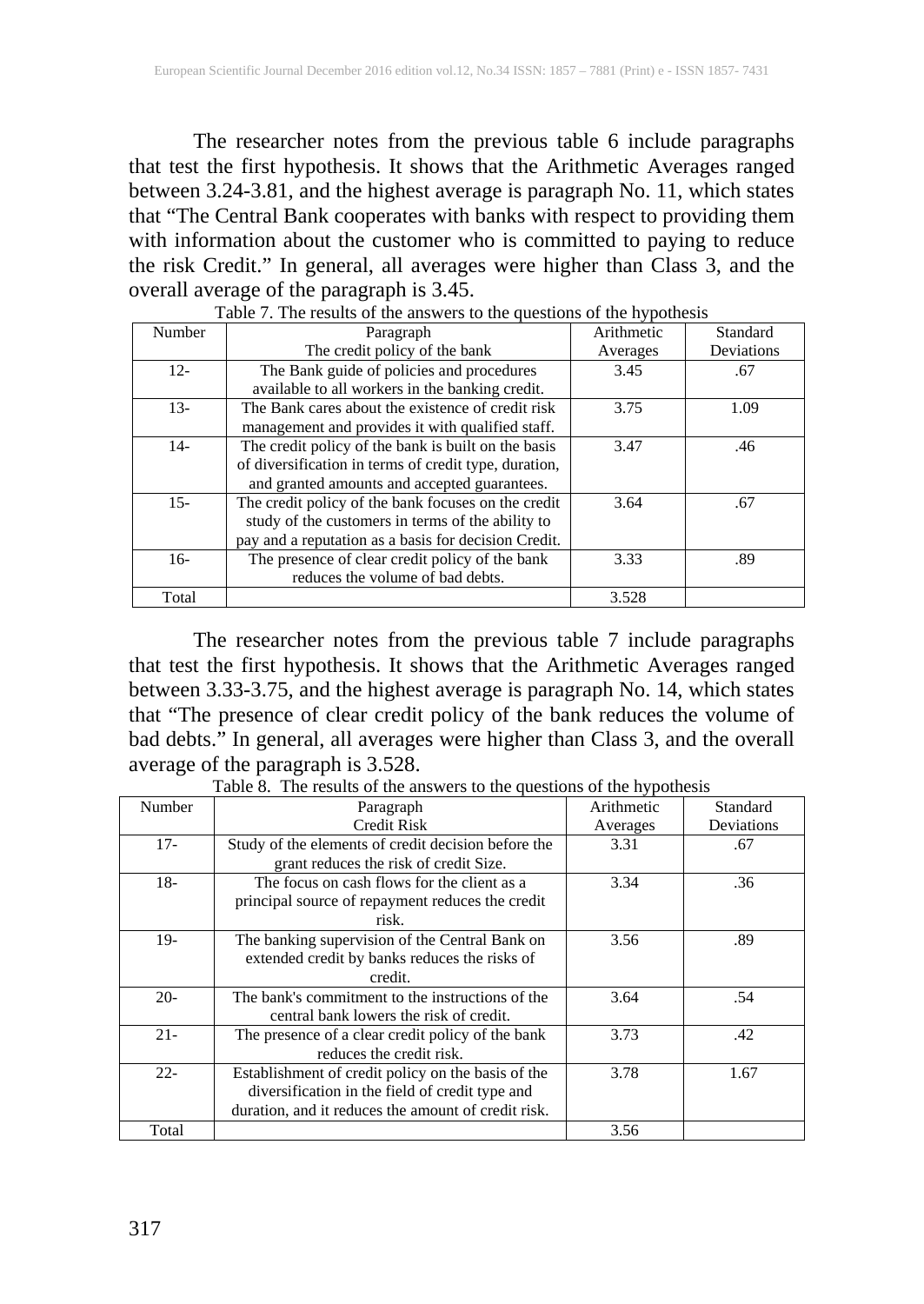The researcher notes from the previous table 8 include paragraphs that test the first hypothesis. It shows that the Arithmetic Averages ranged between 3.31-3.78, and the highest average is paragraph No. 22, which states "Establishment of credit policy on the basis of the diversification in the field of credit type and duration, and it reduces the amount of credit risk." In general, all averages were higher than Class 3, and the overall average of the paragraph is 3.56.

#### **Test of the First Hypotheses**

In this section, the study researcher presented an analysis of the results of the study hypotheses. As mentioned before, for testing Ho1, the researcher also use a sample of an employee of the Jordanian commercial banks. However, the following subsections provide an analysis of the results of the hypotheses testing at the total sample level.

To test the first hypothesis, Multiple Linear Regression model was used. Thus, the result is shown in table 9.

H01 - There is no significant statistical impact of the Factors (the efficiency of workers in the banking credit, the instructions of the Central Bank, and the credit policy of the bank) on the credit risks at  $p \le 0.05$ .

| Dependent   | Independent                | Regression    | Value of T   | Sig.  |
|-------------|----------------------------|---------------|--------------|-------|
| Variable    | Variables                  | Coefficient B | calculated   |       |
| Credit risk | The efficiency of          | 0.135         | 2.02         | 0.001 |
|             | workers in the             |               |              |       |
|             | banking credit             |               |              |       |
|             | Instructions of the        | 0.112         | 1.22         | 0.002 |
|             | <b>Central Bank</b>        |               |              |       |
|             | Credit policy of the       | 0.012         | 1.45         | 0.003 |
|             | bank                       |               |              |       |
|             | $R2 = 0.792$<br>$R = 0.89$ | $F = 50.22$   | $Sig.=0.000$ |       |

Table 9. Result of the multiple linear regression test

From the table 9, there is an impact of independent variables on the dependent variable and this refers to the good relation between Affecting Factors and financing of small projects. The value of Sig. is less than 0.005 and the value of Pearson correlation  $(R) = 0.89$ . This, however, refers to the rejection of the null hypothesis and it accepts the alternative hypothesis.

To test the sub-hypothesis in no (1), a simple linear regression model was used. Therefore, the result is as shown in table 10.

H01-1 - H01-1: There is no significant statistical impact of the Factors (Efficiency of workers in the banking credit) on the credit risks at  $p \leq$ 0.05.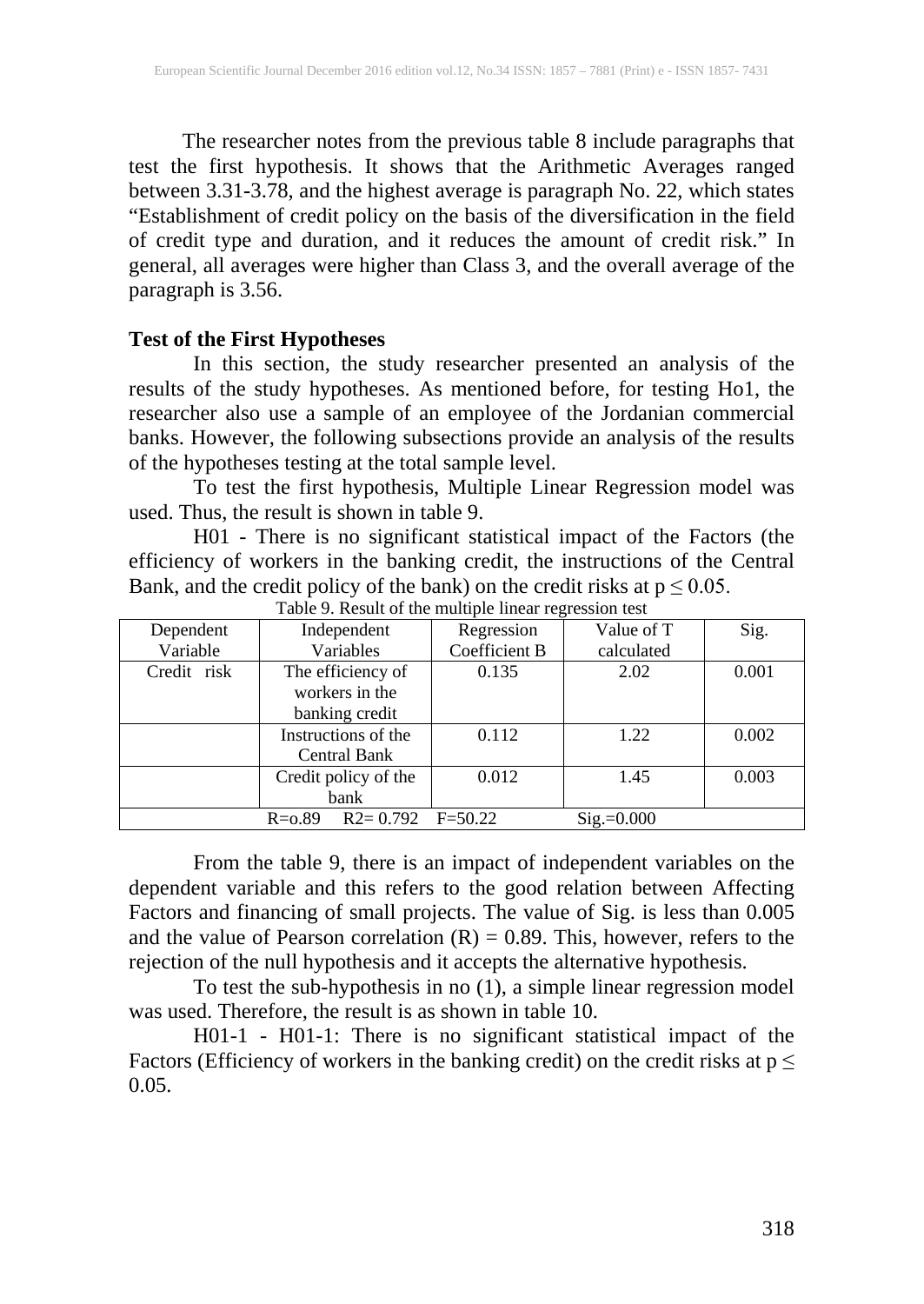| Tuolo To, Roban of the billiple linear regression test |                    |               |                       |       |  |
|--------------------------------------------------------|--------------------|---------------|-----------------------|-------|--|
| Independent                                            | Dependent Variable | Regression    | Value of T            | Sig.  |  |
| Variable                                               |                    | Coefficient B | calculated            |       |  |
| Credit risk                                            | Efficiency of      | 0.134         | 1.60                  | 0.003 |  |
|                                                        | workers in the     |               |                       |       |  |
|                                                        | banking credit     |               |                       |       |  |
| $R = 0.87$                                             | $R2=0.7569$        | $F = 54.1$    | $\text{Sig.} = 0.003$ |       |  |
|                                                        |                    |               |                       |       |  |

Table 10. Result of the simple linear regression test

As shown in table 10, there is a significant impact of the independent variable on the dependent variable and this refers to the good relation between the Banking obstacles and the financing of small projects. The value of Sig. is less than 0.05 and the value of Pearson correlation  $(R) = 0.87$ . This, however, refers to the rejection of the null hypothesis and it accepts the alternative hypothesis.

To test the sub-hypothesis in no (2), a simple linear regression test was used. Therefore, the result is as shown in Table 11.

H01-2: There is no significant statistical impact of the Factors (Instructions of the Central Bank) on the credit risks at  $p \le 0.05$ .

| Independent | Dependent Variable  | Regression    | Value of T   | Sig.  |
|-------------|---------------------|---------------|--------------|-------|
| Variable    |                     | Coefficient B | calculated   |       |
| Credit risk | Instructions of the | 0.131         | 2.11         | 0.002 |
|             | Central Bank        |               |              |       |
| $R = 0.85$  | $R2=0.722$          | $F = 47.1$    | $Sig.=0.002$ |       |

Table 11. Result of the simple linear regression test

From the table 11, there is a significant impact of the independent variable on the dependent variable. This refers to the good relation between the Obstacles of the small projects on the financing or small projects. The value of Sig. is less than 0.05 and the value of Pearson correlation  $(R) = 0.85$ . This, however, refers to the rejection of the null hypothesis and it accepts the alternative hypothesis.

To test the sub-hypothesis in no (3), a simple linear regression test was used. Therefore, the result is as shown in table 12.

H01-3: There is no significant statistical impact of the Factors (Credit policy of the bank) on the credit risks at  $p \le 0.05$ .

| Independent | Dependent        | Regression    | Value of T    | Sig. |
|-------------|------------------|---------------|---------------|------|
| Variable    | Variable         | Coefficient B | calculated    |      |
| Credit risk | Credit policy of | 0.165         | 1.70          | .003 |
|             | the bank         |               |               |      |
| $R = 0.89$  | $R2=0.792$       | $F = 64.1$    | $Sig = 0.003$ |      |
|             |                  |               |               |      |

Table 12. Result of the simple linear regression test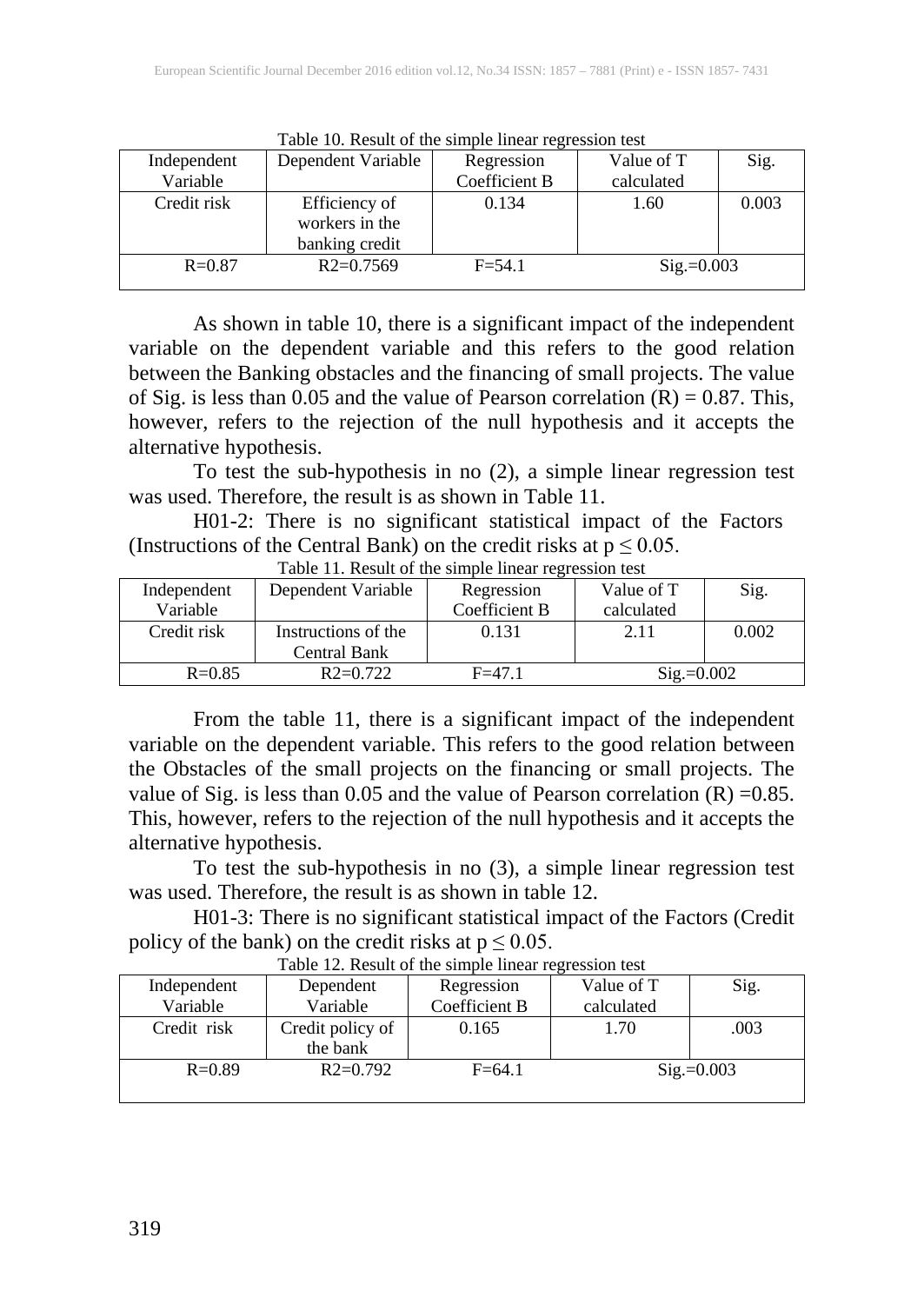From the Table 12, there is a significant impact of the independent variable on the dependent variable. This refers to the good relation between Governmental obstacles on the financing of small projects. The value of Sig. is less than 0.05 and the value of Pearson correlation (R) =0.89. Therefore, this leads to the rejection of the null hypothesis and it accepts the alternative hypothesis.

## **Summary and Concluding Remarks**

This study attempts to investigate the impact of the Factors (the efficiency of workers in the banking credit, the instructions of the Central Bank, and the credit policy of the bank) on the credit risks at  $p \le 0.05$ , and the results (findings).

1. There is a significant statistical impact of the factors (the efficiency of workers in the banking credit, the instructions of the Central Bank, and the credit policy of the bank) on the credit risks in the Jordanian commercial banks.

2. The study rejected the null hypotheses and accepted the alternative hypotheses for the main hypotheses.

3. The study rejected the null hypothesis and accepted the alternative<br>hypothesis for the sub-hypothesis. hypothesis for the three sub-hypothesis. 4. There is a good statistical relationship between the factors (the efficiency of workers in the banking credit, the instructions of the Central Bank, and the credit policy of the bank) and the credit risks in the Jordanian commercial banks.

#### **Recommendations**

The study has recommended the following:

1. The central bank should increase oversight on the credit granted by the commercial bank.

2. The commercial banks should establish a department of risk management.

3. The commercial banks make diversification in the credit facilities in order to reduce the credit risk.

4. The commercial banks should have a hedge against insurance with insurance companies.

## **References:**

- 1. Alrgebat Ghazi (2014). *Banks and financial institutions and*  specialized. (1<sup>st</sup> ed.), , Amman Jordan: Dar Wael for Publication.
- 2. Al-Zubaidi & Mahmoud Hamza (2002). *The banking and credit analysis, credit management*, Amman, Jordan: organization Warraq for Publishing and Distribution.